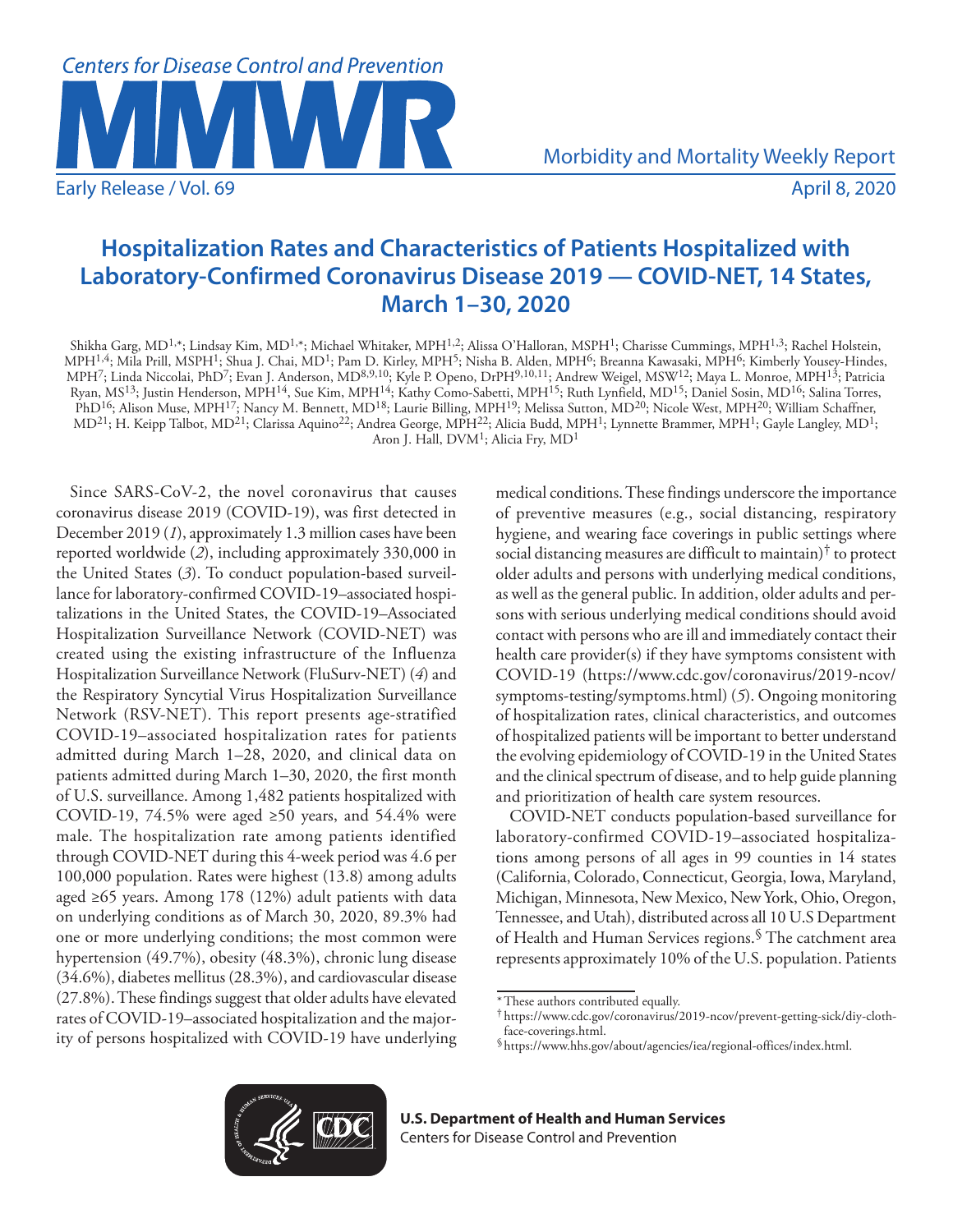must be residents of a designated COVID-NET catchment area and hospitalized within 14 days of a positive SARS-CoV-2 test to meet the surveillance case definition. Testing is requested at the discretion of treating health care providers. Laboratoryconfirmed SARS-CoV-2 is defined as a positive result by any test that has received Emergency Use Authorization for SARS-CoV-2 testing.¶ COVID-NET surveillance officers in each state identify cases through active review of notifiable disease and laboratory databases and hospital admission and infection control practitioner logs. Weekly age-stratified hospitalization rates are estimated using the number of catchment area residents hospitalized with laboratory-confirmed COVID-19 as the numerator and National Center for Health Statistics vintage 2018 bridged-race postcensal population estimates for the denominator.\*\* As of April 3, 2020, COVID-NET hospitalization rates are being published each week at [https://](https://gis.cdc.gov/grasp/covidnet/COVID19_3.html) [gis.cdc.gov/grasp/covidnet/COVID19\\_3.html.](https://gis.cdc.gov/grasp/covidnet/COVID19_3.html) For each case, trained surveillance officers conduct medical chart abstractions using a standard case report form to collect data on patient characteristics, underlying medical conditions, clinical course, and outcomes. Chart reviews are finalized once patients have a discharge disposition. COVID-NET surveillance was initiated on March 23, 2020, with retrospective case identification of patients admitted during March 1–22, 2020, and prospective case identification during March 23–30, 2020. Clinical data on underlying conditions and symptoms at admission are presented through March 30; hospitalization rates are updated weekly and, therefore, are presented through March 28 (epidemiologic week 13).

The COVID-19–associated hospitalization rate among patients identified through COVID-NET for the 4-week period ending March 28, 2020, was 4.6 per 100,000 population (Figure 1). Hospitalization rates increased with age, with a rate of 0.3 in persons aged 0–4 years, 0.1 in those aged 5–17 years, 2.5 in those aged 18–49 years, 7.4 in those aged 50–64 years, and 13.8 in those aged  $\geq 65$  years. Rates were highest among persons aged ≥65 years, ranging from 12.2 in those aged 65–74 years to 17.2 in those aged ≥85 years. More than half (805; 54.4%) of hospitalizations occurred among men; COVID-19-associated hospitalization rates were higher among males than among females (5.1 versus 4.1 per 100,000 population). Among the 1,482 laboratory-confirmed COVID-19–associated hospitalizations reported through COVID-NET, six (0.4%) each were patients aged 0–4 years and 5–17 years, 366 (24.7%) were aged 18–49 years, 461 (31.1%) were aged 50–64 years, and 643 (43.4%) were aged ≥65 years. Among patients with race/ethnicity data (580), 261 (45.0%) were non-Hispanic white (white), 192 (33.1%) were non-Hispanic black (black), 47 (8.1%) were Hispanic, 32 (5.5%) were Asian, two (0.3%) were American Indian/Alaskan Native, and 46 (7.9%) were of other or unknown race. Rates varied widely by COVID-NET surveillance site (Figure 2).

During March 1–30, underlying medical conditions and symptoms at admission were reported through COVID-NET for approximately 180 (12.1%) hospitalized adults (Table); 89.3% had one or more underlying conditions. The most commonly reported were hypertension (49.7%), obesity (48.3%), chronic lung disease (34.6%), diabetes mellitus (28.3%), and cardiovascular disease (27.8%). Among patients aged 18–49 years, obesity was the most prevalent underlying condition, followed by chronic lung disease (primarily asthma) and diabetes mellitus. Among patients aged 50–64 years, obesity was most prevalent, followed by hypertension and diabetes mellitus; and among those aged ≥65 years, hypertension was most prevalent, followed by cardiovascular disease and diabetes mellitus. Among 33 females aged 15–49 years hospitalized with COVID-19, three (9.1%) were pregnant. Among 167 patients with available data, the median interval from symptom onset to admission was 7 days (interquartile range [IQR] = 3–9 days). The most common signs and symptoms at admission included cough (86.1%), fever or chills (85.0%), and shortness of breath (80.0%). Gastrointestinal symptoms were also common; 26.7% had diarrhea, and 24.4% had nausea or vomiting.

# **Discussion**

During March 1–28, 2020, the overall laboratory-confirmed COVID-19–associated hospitalization rate was 4.6 per 100,000 population; rates increased with age, with the highest rates among adults aged ≥65 years. Approximately 90% of hospitalized patients identified through COVID-NET had one or more underlying conditions, the most common being obesity, hypertension, chronic lung disease, diabetes mellitus, and cardiovascular disease.

Using the existing infrastructure of two respiratory virus surveillance platforms, COVID-NET was implemented to produce robust, weekly, age-stratified hospitalization rates using standardized data collection methods. These data are being used, along with data from other surveillance platforms [\(https://www.cdc.gov/coronavirus/2019-ncov/covid-data/](https://www.cdc.gov/coronavirus/2019-ncov/covid-data/covidview.html) [covidview.html\)](https://www.cdc.gov/coronavirus/2019-ncov/covid-data/covidview.html), to monitor COVID-19 disease activity and severity in the United States. During the first month of surveillance, COVID-NET hospitalization rates ranged from 0.1 per 100,000 population in persons aged 5–17 years to 17.2 per 100,000 population in adults aged ≥85 years, whereas cumulative influenza hospitalization rates during the first 4 weeks of each influenza season (epidemiologic weeks 40–43) over the past 5 seasons have ranged from 0.1 in persons aged 5–17 years to 2.2–5.4 in adults aged ≥85 years (*6*). COVID-NET rates

<sup>¶</sup> [https://www.fda.gov/medical-devices/emergency-situations-medical-devices/](https://www.fda.gov/medical-devices/emergency-situations-medical-devices/emergency-use-authorizations) [emergency-use-authorizations.](https://www.fda.gov/medical-devices/emergency-situations-medical-devices/emergency-use-authorizations)

<sup>\*\*</sup> [https://www.cdc.gov/nchs/nvss/bridged\\_race.htm](https://www.cdc.gov/nchs/nvss/bridged_race.htm).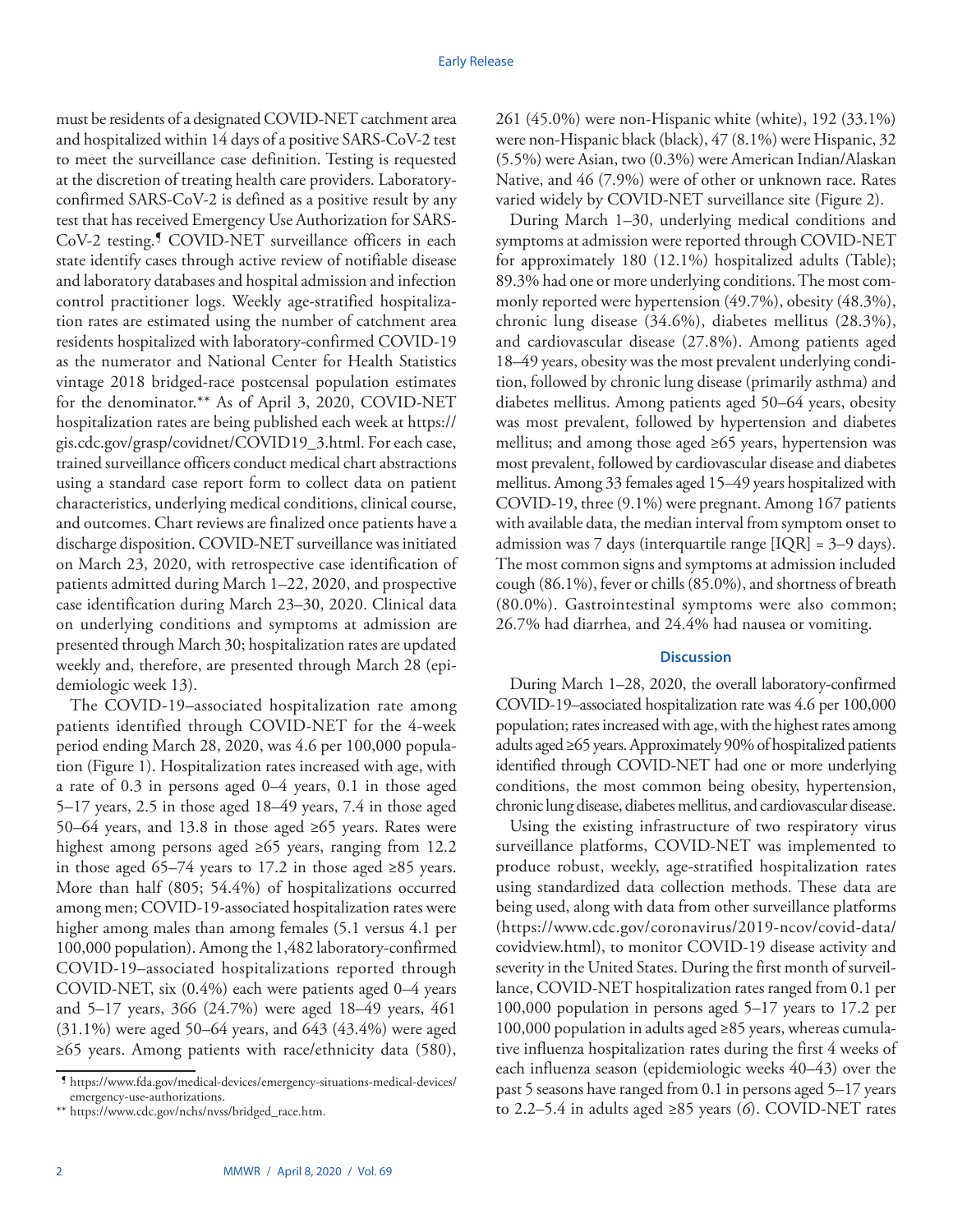during this first 4-week period of surveillance are preliminary and should be interpreted with caution; given the rapidly evolving nature of the COVID-19 pandemic, rates are expected to increase as additional cases are identified and as SARS-CoV-2 testing capacity in the United States increases.

In the COVID-NET catchment population, approximately 49% of residents are male and 51% of residents are female, whereas 54% of COVID-19-associated hospitalizations occurred in males and 46% occurred in females. These data suggest that males may be disproportionately affected by COVID-19 compared with females. Similarly, in the COVID-NET catchment population, approximately 59% of residents are white, 18% are black, and 14% are Hispanic; however, among 580 hospitalized COVID-19 patients with race/ethnicity data, approximately 45% were white, 33% were black, and 8% were Hispanic, suggesting that black populations might be disproportionately affected by COVID-19. These findings, including the potential impact of both sex and race on COVID-19-associated hospitalization rates, need to be confirmed with additional data.

Most of the hospitalized patients had underlying conditions, some of which are recognized to be associated with severe COVID-19 disease, including chronic lung disease, cardiovascular disease, diabetes mellitus (5). COVID-NET does not collect data on nonhospitalized patients; thus, it was not possible to compare the prevalence of underlying conditions in hospitalized versus nonhospitalized patients. Many of the documented underlying conditions among hospitalized COVID-19 patients are highly prevalent in the United States. According to data from the National Health and Nutrition

**FIGURE 1. Laboratory-confirmed coronavirus disease 2019 (COVID-19)–associated hospitalization rates,\* by age group — COVID-NET, 14 states,† March 1–28, 2020**



**Abbreviation:** COVID-NET = Coronavirus Disease 2019–Associated Hospitalization Surveillance Network.

\* Number of patients hospitalized with COVID-19 per 100,000 population. † Counties included in COVID-NET surveillance: California (Alameda, Contra Costa, and San Francisco counties); Colorado (Adams, Arapahoe, Denver, Douglas, and Jefferson counties); Connecticut (New Haven and Middlesex counties); Georgia (Clayton, Cobb, DeKalb, Douglas, Fulton, Gwinnett, Newton, and Rockdale counties); Iowa (one county represented); Maryland (Allegany, Anne Arundel, Baltimore, Baltimore City, Calvert, Caroline, Carroll, Cecil, Charles, Dorchester, Frederick, Garrett, Harford, Howard, Kent, Montgomery, Prince George's, Queen Anne's, St. Mary's, Somerset, Talbot, Washington, Wicomico, and Worcester counties); Michigan (Clinton, Eaton, Genesee, Ingham, and Washtenaw counties); Minnesota (Anoka, Carver, Dakota, Hennepin, Ramsey, Scott, and Washington counties); New Mexico (Bernalillo, Chaves, Dona Ana, Grant, Luna, San Juan, and Santa Fe counties); New York (Albany, Columbia, Genesee, Greene, Livingston, Monroe, Montgomery, Ontario, Orleans, Rensselaer, Saratoga, Schenectady, Schoharie, Wayne, and Yates counties); Ohio (Delaware, Fairfield, Franklin, Hocking, Licking, Madison, Morrow, Perry, Pickaway and Union counties); Oregon (Clackamas, Multnomah, and Washington counties); Tennessee (Cheatham, Davidson, Dickson, Robertson, Rutherford, Sumner, Williamson, and Wilson counties); and Utah (Salt Lake County).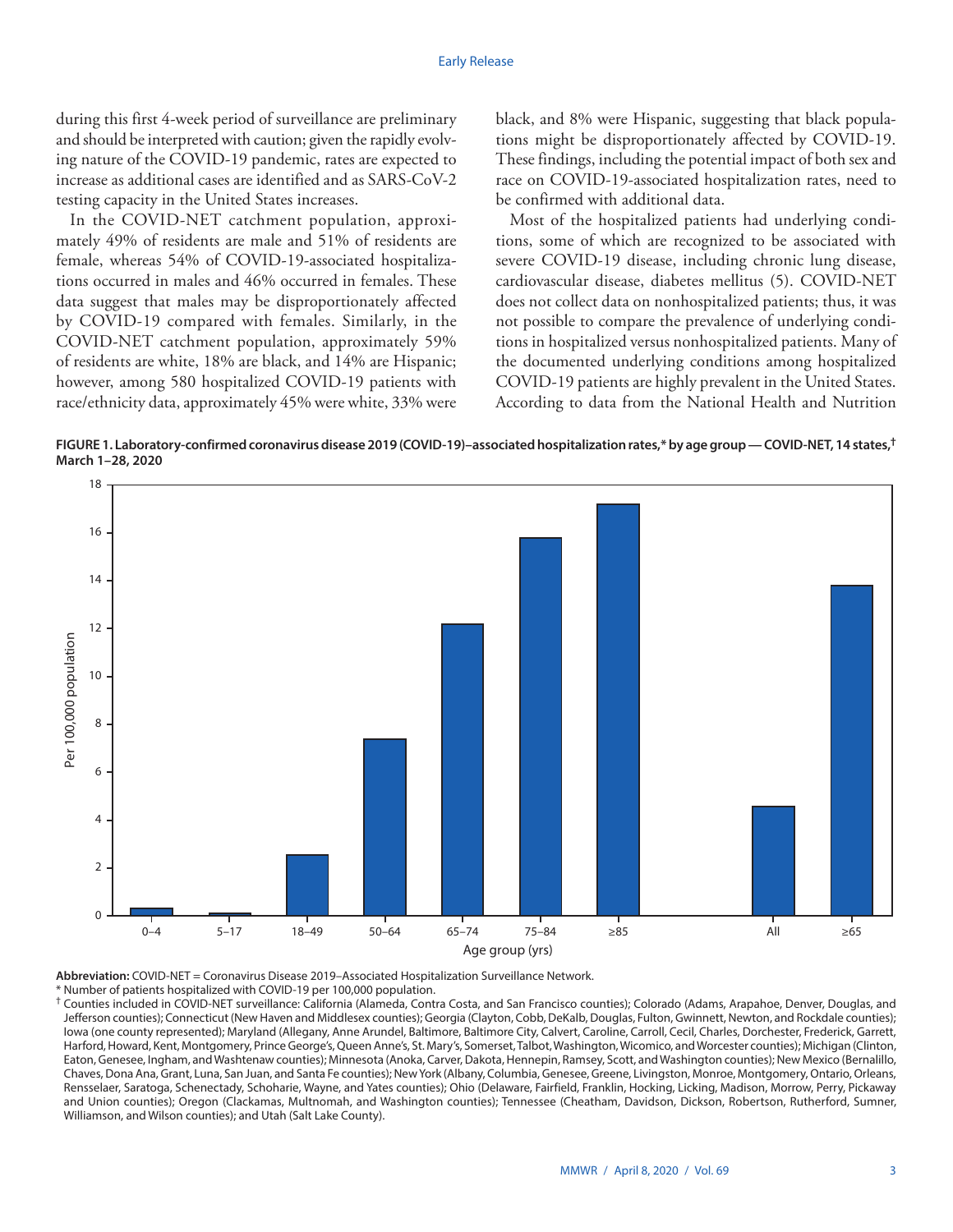#### Early Release





**Abbreviation:** COVID-NET = Coronavirus Disease 2019–Associated Hospitalization Surveillance Network. \* Number of patients hospitalized with COVID-19 per 100,000 population.

† Counties included in COVID-NET surveillance: California (Alameda, Contra Costa, and San Francisco counties); Colorado (Adams, Arapahoe, Denver, Douglas, and Jefferson counties); Connecticut (New Haven and Middlesex counties); Georgia (Clayton, Cobb, DeKalb, Douglas, Fulton, Gwinnett, Newton, and Rockdale counties); Iowa (one county represented); Maryland (Allegany, Anne Arundel, Baltimore, Baltimore City, Calvert, Caroline, Carroll, Cecil, Charles, Dorchester, Frederick, Garrett, Harford, Howard, Kent, Montgomery, Prince George's, Queen Anne's, St. Mary's, Somerset, Talbot, Washington, Wicomico, and Worcester counties); Michigan (Clinton, Eaton, Genesee, Ingham, and Washtenaw counties); Minnesota (Anoka, Carver, Dakota, Hennepin, Ramsey, Scott, and Washington counties); New Mexico (Bernalillo, Chaves, Dona Ana, Grant, Luna, San Juan, and Santa Fe counties); New York (Albany, Columbia, Genesee, Greene, Livingston, Monroe, Montgomery, Ontario, Orleans, Rensselaer, Saratoga, Schenectady, Schoharie, Wayne, and Yates counties); Ohio (Delaware, Fairfield, Franklin, Hocking, Licking, Madison, Morrow, Perry, Pickaway and Union counties); Oregon (Clackamas, Multnomah, and Washington counties); Tennessee (Cheatham, Davidson, Dickson, Robertson, Rutherford, Sumner, Williamson, and Wilson counties); and Utah (Salt Lake County).

Examination Survey, hypertension prevalence among U.S. adults is 29% overall, ranging from 7.5%–63% across age groups (*7*), and age-adjusted obesity prevalence is 42% (range across age groups = 40%–43%) (*8*). Among hospitalized COVID-19 patients, hypertension prevalence was 50% (range across age groups = 18%–73%), and obesity prevalence was 48% (range across age groups =  $41\% - 59\%$ ). In addition, the prevalences of several underlying conditions identified through COVID-NET were similar to those for hospitalized influenza patients identified through FluSurv-NET during influenza seasons 2014–15 through 2018–19: 41%–51% of patients had cardiovascular disease (excluding hypertension), 39%–45% had chronic metabolic disease, 33%–40% had obesity, and 29%–31% had chronic lung disease (*6*). Data on hypertension are not collected by FluSurv-NET. Among women aged 15–49 years hospitalized with COVID-19 and identified through COVID-NET, 9% were pregnant, which is similar to an estimated 9.9% of the general population of women aged 15–44 years who are pregnant at any given time based on 2010 data.†† Similar to other reports from the United States (*9*) and China (*1*), these findings indicate that a high proportion of U.S. patients hospitalized with COVID-19 are older and have underlying medical conditions.

The findings in this report are subject to at least three limitations. First, hospitalization rates by age and COVID-NET site are preliminary and might change as additional cases are identified from this surveillance period. Second, whereas minimum case data to produce weekly age-stratified hospitalization rates are usually available within 7 days of case identification, availability of detailed clinical data are delayed because of the need for medical chart abstractions. As of March 30, chart abstractions had been conducted for approximately 200 COVID-19 patients; the frequency and distribution of underlying conditions during this time might change as additional data become available. Clinical course and outcomes will be presented once the number of cases with complete medical chart abstractions are sufficient; many patients are still hospitalized at the time of this report. Finally, testing for SARS-CoV-2 among patients identified through COVID-NET is performed at the discretion of treating health care providers, and testing practices and capabilities might vary widely across providers and facilities. As a result, underascertainment of cases in COVID-NET is likely. †† https://www.cdc.gov/nchs/data/hestat/pregnancy/2010\_pregnancy\_rates.htm.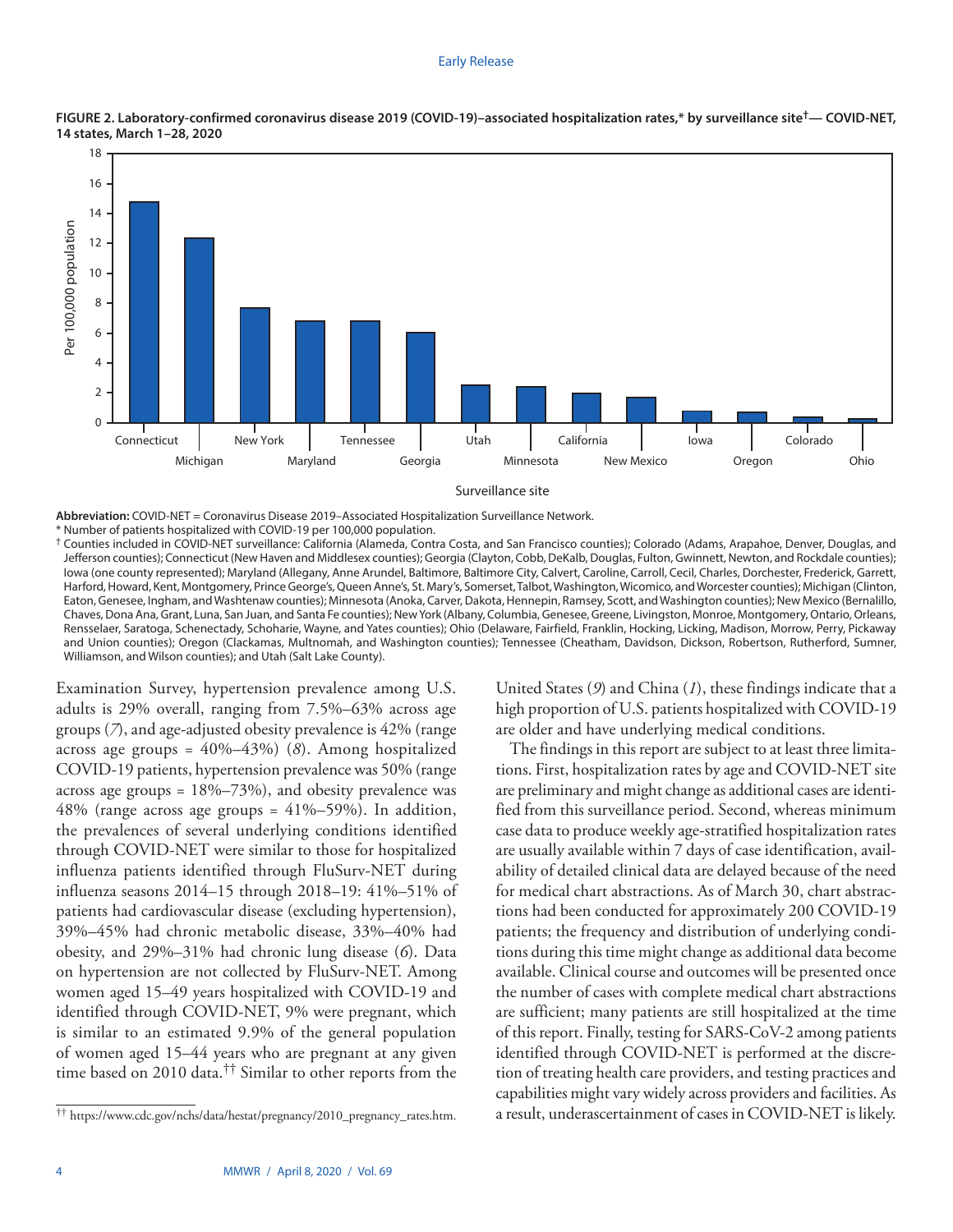#### Early Release

#### **TABLE. Underlying conditions and symptoms among adults aged ≥18 years with coronavirus disease 2019 (COVID-19)–associated hospitalizations — COVID-NET, 14 states,\* March 1–30, 2020†**

| <b>Underlying condition</b>            | Age group (yrs), no./total no. (%) |              |              |                 |
|----------------------------------------|------------------------------------|--------------|--------------|-----------------|
|                                        | Overall                            | $18 - 49$    | $50 - 64$    | $\geq 65$ years |
| Any underlying condition               | 159/178 (89.3)                     | 41/48 (85.4) | 51/59 (86.4) | 67/71 (94.4)    |
| Hypertension                           | 79/159 (49.7)                      | 7/40(17.5)   | 27/57 (47.4) | 45/62 (72.6)    |
| Obesity <sup>§</sup>                   | 73/151 (48.3)                      | 23/39 (59.0) | 25/51 (49.0) | 25/61 (41.0)    |
| Chronic metabolic disease <sup>¶</sup> | 60/166 (36.1)                      | 10/46 (21.7) | 21/56 (37.5) | 29/64 (45.3)    |
| Diabetes mellitus                      | 47/166 (28.3)                      | 9/46(19.6)   | 18/56 (32.1) | 20/64 (31.3)    |
| Chronic lung disease                   | 55/159 (34.6)                      | 16/44 (36.4) | 15/53 (28.3) | 24/62 (38.7)    |
| Asthma                                 | 27/159 (17.0)                      | 12/44 (27.3) | 7/53(13.2)   | 8/62(12.9)      |
| Chronic obstructive pulmonary disease  | 17/159 (10.7)                      | 0/44(0.0)    | 3/53(5.7)    | 14/62 (22.6)    |
| Cardiovascular disease**               | 45/162 (27.8)                      | 2/43(4.7)    | 11/56 (19.6) | 32/63 (50.8)    |
| Coronary artery disease                | 23/162 (14.2)                      | 0/43(0.0)    | 7/56(12.5)   | 16/63 (25.4)    |
| Congestive heart failure               | 11/162(6.8)                        | 2/43(4.7)    | 3/56(5.4)    | 6/63(9.5)       |
| Neurologic disease                     | 22/157 (14.0)                      | 4/42(9.5)    | 4/55(7.3)    | 14/60 (23.3)    |
| Renal disease                          | 20/153 (13.1)                      | 3/41(7.3)    | 2/53(3.8)    | 15/59 (25.4)    |
| Immunosuppressive condition            | 15/156 (9.6)                       | 5/43(11.6)   | 4/54(7.4)    | 6/59(10.2)      |
| Gastrointestinal/Liver disease         | 10/152(6.6)                        | 4/42(9.5)    | 0/54(0.0)    | 6/56(10.7)      |
| <b>Blood disorder</b>                  | 9/156(5.8)                         | 1/43(2.3)    | 1/55(1.8)    | 7/58(12.1)      |
| Rheumatologic/Autoimmune disease       | 3/154(1.9)                         | 1/42(2.4)    | 0/54(0.0)    | 2/58(3.4)       |
| Pregnancy <sup>††</sup>                | 3/33(9.1)                          | 3/33(9.1)    | N/A          | N/A             |
| Symptom <sup>§§</sup>                  |                                    |              |              |                 |
| Cough                                  | 155/180 (86.1)                     | 43/47 (91.5) | 54/60 (90.0) | 58/73 (79.5)    |
| Fever/Chills                           | 153/180 (85.0)                     | 38/47 (80.9) | 53/60 (88.3) | 62/73 (84.9)    |
| Shortness of breath                    | 144/180 (80.0)                     | 40/47 (85.1) | 50/60 (83.3) | 54/73 (74.0)    |
| Myalgia                                | 62/180 (34.4)                      | 20/47 (42.6) | 23/60 (38.3) | 19/73 (26.0)    |
| Diarrhea                               | 48/180 (26.7)                      | 10/47(21.3)  | 17/60 (28.3) | 21/73 (28.8)    |
| Nausea/Vomiting                        | 44/180 (24.4)                      | 12/47 (25.5) | 17/60 (28.3) | 15/73 (20.5)    |
| Sore throat                            | 32/180 (17.8)                      | 8/47 (17.0)  | 13/60 (21.7) | 11/73(15.1)     |
| Headache                               | 29/180 (16.1)                      | 10/47 (21.3) | 12/60 (20.0) | 7/73(9.6)       |
| Nasal congestion/Rhinorrhea            | 29/180 (16.1)                      | 8/47 (17.0)  | 13/60 (21.7) | 8/73(11.0)      |
| Chest pain                             | 27/180 (15.0)                      | 9/47(19.1)   | 13/60 (21.7) | 5/73(6.8)       |
| Abdominal pain                         | 15/180 (8.3)                       | 6/47(12.8)   | 6/60(10.0)   | 3/73(4.1)       |
| Wheezing                               | 12/180(6.7)                        | 3/47(6.4)    | 2/60(3.3)    | 7/73(9.6)       |
| Altered mental status/Confusion        | 11/180(6.1)                        | 3/47(6.4)    | 2/60(3.3)    | 6/73(8.2)       |

**Abbreviations:** COVID-NET = Coronavirus Disease 2019–Associated Hospitalization Surveillance Network; N/A = not applicable.

\* Counties included in COVID-NET surveillance: California (Alameda, Contra Costa, and San Francisco counties); Colorado (Adams, Arapahoe, Denver, Douglas, and Jefferson counties); Connecticut (New Haven and Middlesex counties); Georgia (Clayton, Cobb, DeKalb, Douglas, Fulton, Gwinnett, Newton, and Rockdale counties); Iowa (one county represented); Maryland (Allegany, Anne Arundel, Baltimore, Baltimore City, Calvert, Caroline, Carroll, Cecil, Charles, Dorchester, Frederick, Garrett, Harford, Howard, Kent, Montgomery, Prince George's, Queen Anne's, St. Mary's, Somerset, Talbot, Washington, Wicomico, and Worcester counties); Michigan (Clinton, Eaton, Genesee, Ingham, and Washtenaw counties); Minnesota (Anoka, Carver, Dakota, Hennepin, Ramsey, Scott, and Washington counties); New Mexico (Bernalillo, Chaves, Dona Ana, Grant, Luna, San Juan, and Santa Fe counties); New York (Albany, Columbia, Genesee, Greene, Livingston, Monroe, Montgomery, Ontario, Orleans, Rensselaer, Saratoga, Schenectady, Schoharie, Wayne, and Yates counties); Ohio (Delaware, Fairfield, Franklin, Hocking, Licking, Madison, Morrow, Perry, Pickaway and Union counties); Oregon (Clackamas, Multnomah, and Washington counties); Tennessee (Cheatham, Davidson, Dickson, Robertson, Rutherford, Sumner, Williamson, and Wilson counties); and Utah (Salt Lake County).

† COVID-NET included data for one child aged 5–17 years with underlying medical conditions and symptoms at admission; data for this child are not included in this table. This child was reported to have chronic lung disease (asthma). Symptoms included fever, cough, gastrointestinal symptoms, shortness of breath, chest pain, and a sore throat on admission.

§ Obesity is defined as calculated body mass index (BMI) ≥30 kg/m2, and if BMI is missing, by International Classification of Diseases discharge diagnosis codes. Among 73 patients with obesity, 51 (69.9%) had obesity defined as BMI 30–<40 kg/m2, and 22 (30.1%) had severe obesity defined as BMI ≥40 kg/m2.

¶ Among the 60 patients with chronic metabolic disease, 45 had diabetes mellitus only, 13 had thyroid dysfunction only, and two had diabetes mellitus and thyroid dysfunction.

\*\* Cardiovascular disease excludes hypertension.

†† Restricted to women aged 15–49 years.

<sup>§§</sup> Symptoms were collected through review of admission history and physical exam notes in the medical record and might be determined by subjective or objective findings. In addition to the symptoms in the table, the following less commonly reported symptoms were also noted for adults with information on symptoms (180): hemoptysis/bloody sputum (2.2%), rash (1.1%), conjunctivitis (0.6%), and seizure (0.6%).

Additional data on testing practices related to SARS-CoV-2 will be collected in the future to account for underascertainment using described methods (*10*).

Early data from COVID-NET suggest that COVID-19– associated hospitalizations in the United States are highest among older adults, and nearly 90% of persons hospitalized have one or more underlying medical conditions. These findings underscore the importance of preventive measures (e.g., social distancing, respiratory hygiene, and wearing face coverings in public settings where social distancing measures are difficult to maintain) to protect older adults and persons with underlying medical conditions. Ongoing monitoring of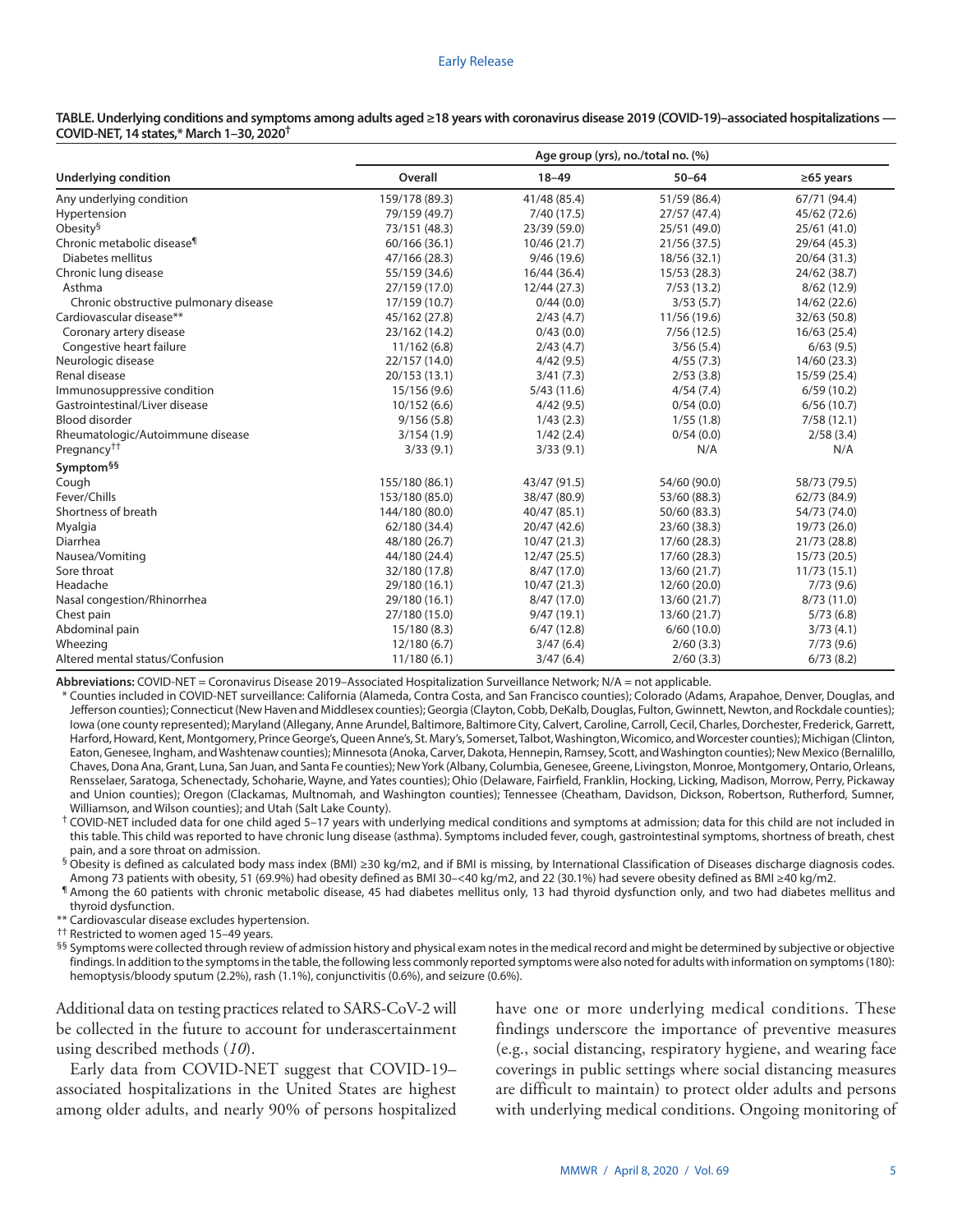## **Summary**

# What is already known about this topic?

Population-based rates of laboratory-confirmed coronavirus disease 2019 (COVID-19)–associated hospitalizations are lacking in the United States.

## What is added by this report?

COVID-NET was implemented to produce robust, weekly, age-stratified COVID-19–associated hospitalization rates. Hospitalization rates increase with age and are highest among older adults; the majority of hospitalized patients have underlying conditions.

# What are the implications for public health practice?

Strategies to prevent COVID-19, including social distancing, respiratory hygiene, and face coverings in public settings where social distancing measures are difficult to maintain, are particularly important to protect older adults and those with underlying conditions. Ongoing monitoring of hospitalization rates is critical to understanding the evolving epidemiology of COVID-19 in the United States and to guide planning and prioritization of health care resources.

hospitalization rates, clinical characteristics, and outcomes of hospitalized patients will be important to better understand the evolving epidemiology of COVID-19 in the United States and the clinical spectrum of disease, and to help guide planning and prioritization of health care system resources.

# **Acknowledgments**

Susan Brooks, Kareena Hundal, Joelle Nadle, Jeremy Roland, Gretchen Rothrock, Lena Tayo, California Emerging Infections Program; Isaac Armistead, University of Colorado; Rachel Herlihy, Colorado Department of Public Health and Environment; Paula Clogher, Hazal Kayalioglu, Amber Maslar, James Meek, Danyel Olson, Connecticut Emerging Infections Program and Yale School of Public Health; Emily Fawcett, Katelyn Lengacher, Jeremiah Williams, Foundation for Atlanta Veterans Education and Research, Atlanta Veterans Affairs Medical Center, and Emory University; Brian Bachaus, Timothy Blood, David Blythe, Alicia Brooks, Judie Hyun, Elisabeth Vaeth, Cindy Zerrlaut, Maryland Department of Health; Jim Collins, Kimberly Fox, Sam Hawkins, Shannon Johnson, Libby Reeg, Michigan Department of Health and Human Services; Erica Bye, Richard Danila, Kristen Ehresmann, Melissa McMahon, Kirk Smith, Maureen Sullivan, Minnesota Department of Health; Cory Cline, New Mexico Department of Health; Kathy Angeles, Lisa Butler, Emily Hancock, Sarah Khanlian, Meaghan Novi, University of New Mexico Emerging Infections Program; Grant Barney, Suzanne McGuire, Nancy Spina, New York State Department of Health; Sophrena Bushey, Christina Felsen, Maria Gaitan, RaeAnne Kurtz, Christine Long, Marissa Tracy, University of Rochester School of Medicine and Dentistry; Nicholas Fisher, Maya Scullin, Jessica Shiltz, Ohio Department of Health; Kathy Billings, Katie Dyer, Anise Elie, Karen Leib, Tiffanie Markus, Terri

McMinn, Danielle Ndi, Vanderbilt University Medical Center; Ryan Chatelain, Mary Hill, Jake Ortega, Andrea Price, Ilene Risk, Melanie Spencer, Ashley Swain, Salt Lake County Health Department; Keegan McCaffrey, Utah Department of Health; Mimi Huynh and Monica Schroeder, Council of State and Territorial Epidemiologists; Sharad Aggarwal, Lanson Broecker, Aaron Curns, Rebecca M. Dahl, Sascha R. Ellington, Alexandra Ganim, Rainy Henry, Sang Kang, Sonja Nti-Berko, Robert Pinner, Scott Santibanez, Alvin Shultz, Sheng-Te Tsai, Henry Walke, Venkata Akesh R. Vundi, CDC.

Corresponding authors: Shikha Garg, [izj7@cdc.gov,](mailto:izj7@cdc.gov) 404-639-6142; Lindsay Kim, [iyn2@cdc.gov,](mailto:iyn2@cdc.gov) 404-639-5218.

1CDC COVID-NET Team; 2Eagle Global Scientific, Atlanta, Georgia; <sup>3</sup>Chickasaw Nation Industries, Norman, Oklahoma; <sup>4</sup>Oak Ridge Institute for Science and Education, Oak Ridge, Tennessee; <sup>5</sup>California Emerging Infections Program, Oakland, California; 6Communicable Disease Branch, Colorado Department of Public Health and Environment, Denver, Colorado; 7Connecticut Emerging Infections Program, Yale School of Public Health, New Haven, Connecticut; 8Departments of Medicine and Pediatrics, Emory University School of Medicine, Atlanta, Georgia; 9Emerging Infections Program, Georgia Department of Health, Atlanta, Georgia; <sup>10</sup>Veterans Affairs Medical Center, Atlanta, Georgia; 11Foundation for Atlanta Veterans Education and Research, Decatur, Georgia; 12Iowa Department of Public Health; 13Maryland Department of Health; 14Communicable Disease Division, Michigan Department of Health and Human Services, Lansing, Michigan; <sup>15</sup>Minnesota Department of Health; <sup>16</sup>New Mexico Department of Health; <sup>17</sup>New York State Department of Health; <sup>18</sup>University of Rochester School of Medicine and Dentistry, Rochester, New York; 19Bureau of Infectious Diseases, Ohio Department of Health, Columbus, Ohio; 20Oregon Public Health Division; 21Division of Infectious Disease, Vanderbilt University School of Medicine, Nashville, Tennessee; 22Salt Lake County Health Department, Salt Lake City, Utah.

All authors have completed and submitted the International Committee of Medical Journal Editors form for disclosure of potential conflicts of interest. Linda Niccolai reports personal fees from Merck outside the submitted work; Evan Anderson reports personal fees from AbbVie and Pfizer, and grants from MedImmune, Regeneron, PaxVax, Pfizer, GSK, Merck, Novavax, Sanofi-Pasteur, and Micron, outside the submitted work; Andrew Weigel reports grants from the Council of State and Territorial Epidemiologists during the conduct of the study; Ruth Lynfield reports that she is the coeditor for a book on public health and an associate editor for American Academy of Pediatrics Report of the Committee of Infectious Diseases (Red Book); Laurie Billing reports a grant from the Council of State and Territorial Epidemiologists during the conduct of the study; William Schaffner reports personal fees from Pfizer, Roche Diagnostics, and Pepsico outside the submitted work; H. Keipp Talbot reports compensation from Seqiris outside the submitted work; Andrea George reports a grant from the Council of State and Territorial Epidemiologists during the conduct of the study; Sue Kim reports a grant from the Council of State and Territorial Epidemiologists during the conduct of the study; Justin Henderson reports a grant from the Council of State and Territorial Epidemiologists during the conduct of the study; and Clarissa Aquino reports a grant from the Council of State and Territorial Epidemiologists during the conduct of the study. No other potential conflicts of interest were disclosed.